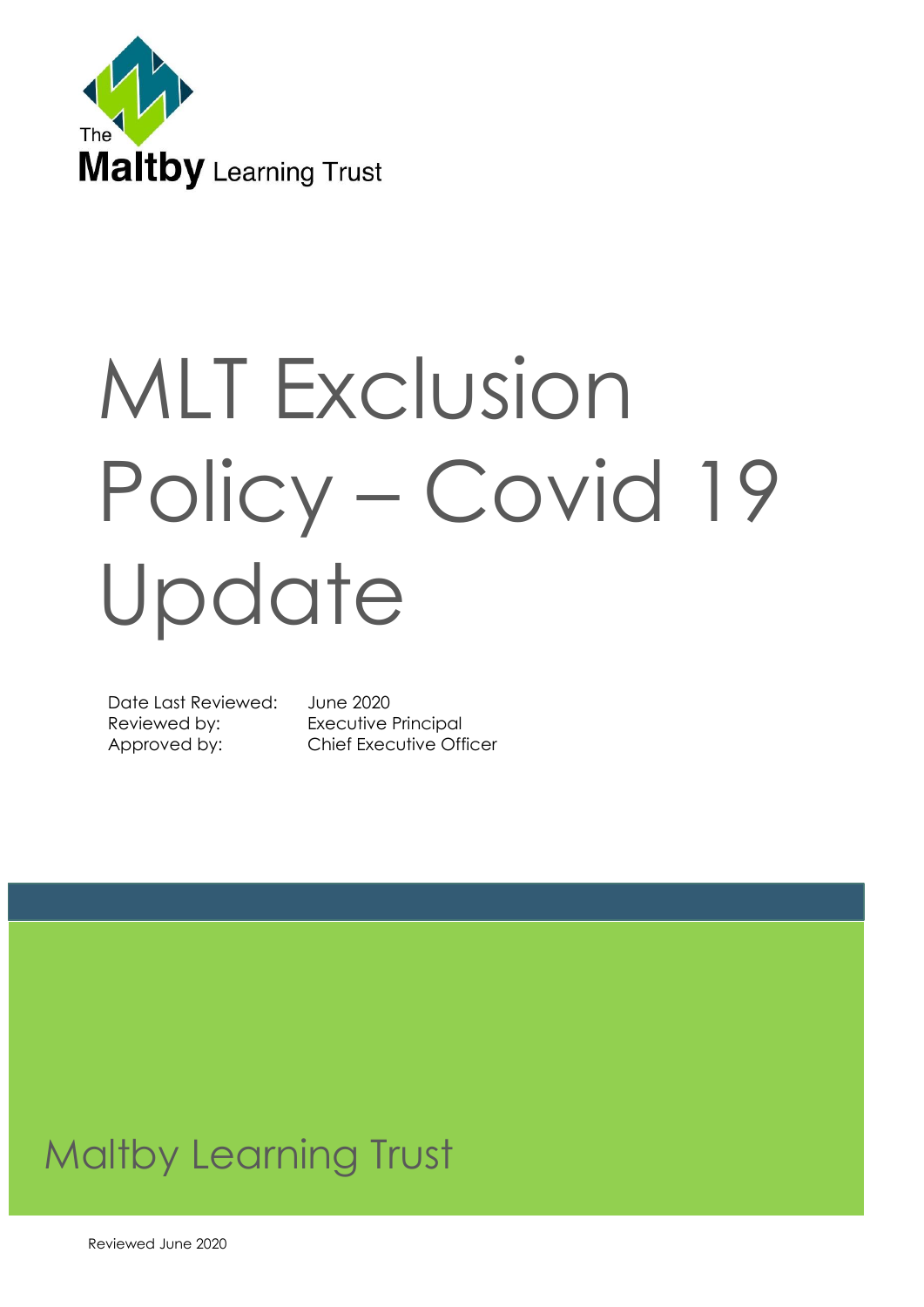#### COVID 19 INTERIM ARRANGEMENTS

The Covid 19 specific information contained within appendix 1 of this policy came into force on 1 June 2020 and will apply to all exclusions occurring from then until 24 September 2020 (inclusive of those dates). All Academies should refer to and apply the revised timelines and arrangements through this period.

The arrangements also apply to:

- permanent and fixed term exclusions occurring before 1 June which have not yet been considered by the Local Governance Committee of the Academy
- permanent exclusions occurring before 1 June which have been considered by the Local Governance Committee, if they have chosen not to reinstate the pupil and the time limit to apply for a review of this decision has not passed
- permanent exclusions occurring before 1 June where a parent (or pupil aged 18) has requested a review of a Local Governance Committee's decision, but this has not yet happened

Any exclusions covered by the arrangements will continue to be subject to them after 24 September 2020, until the procedures for scrutiny of the exclusion have been exhausted.

An exclusion should be taken as having 'occurred' on the first day of the exclusion (not the date when the decision to exclude was made or communicated).

[Click here to view the Covid 19 specific information](#page-16-0)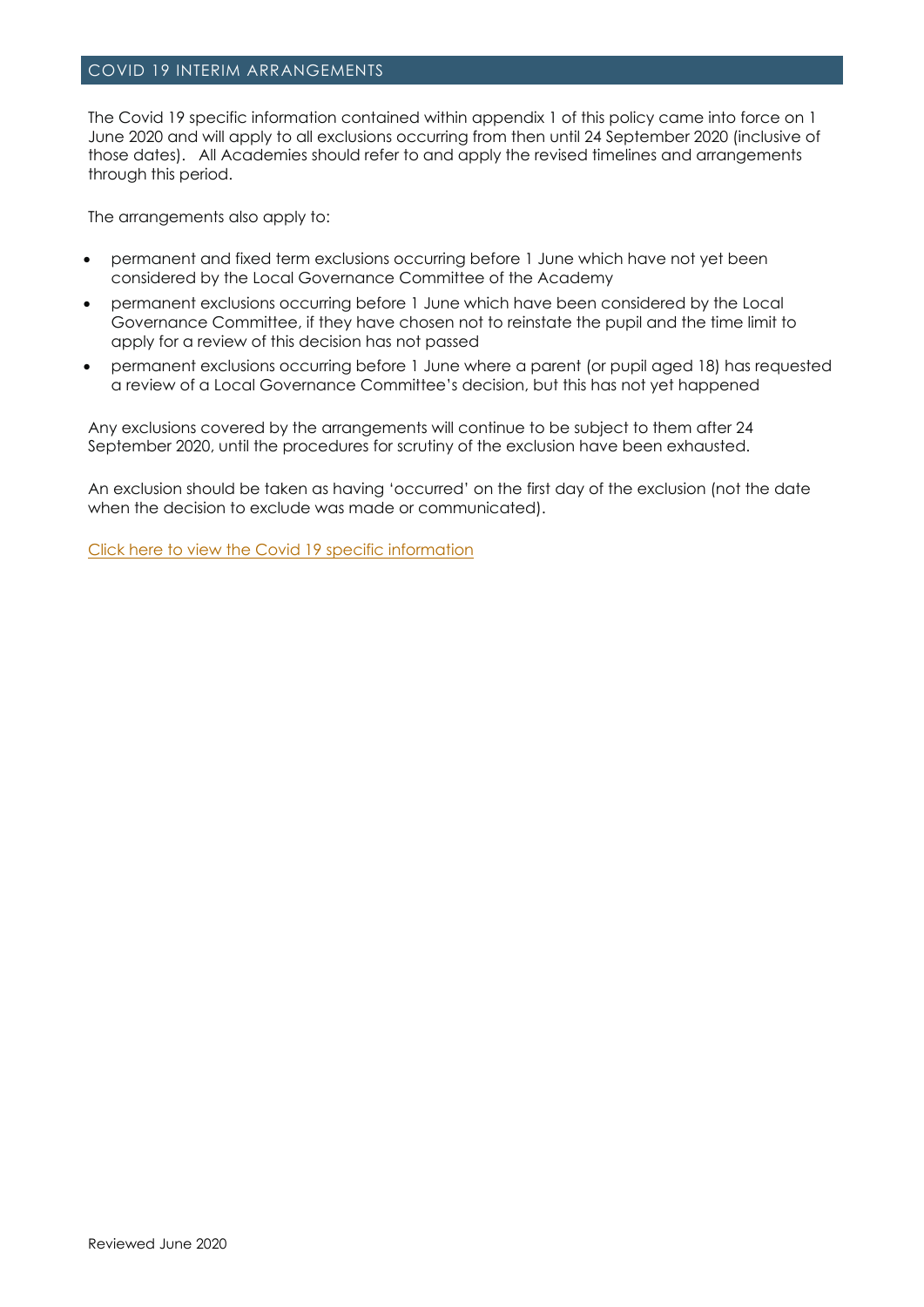#### STATEMENT OF INTENT

At Maltby Learning Trust, we understand that good behaviour and discipline is essential for promoting a high quality education.

Amongst other disciplinary sanctions, the Trust recognises that exclusion of pupils may be necessary where there has been a serious breach, or consistent breaches, of the Trust's Behaviour Policy. Excluding a pupil may also be required in instances where allowing the pupil to remain in school would be damaging to the education and welfare of themselves or others; in all cases, excluding pupils should only be used as a means of last resort.

The Trust has created this policy to clearly define the legal responsibilities of the Principal, Local Governance Committee and LA when responding to pupil exclusions, to ensure that they are dealt with both fairly and lawfully, and in line with DfE statutory auidance.

This policy also aims to secure a pupil's right to an education despite having been excluded, by ensuring that appropriate arrangements are in place.

#### LEGAL FRAMEWORK

This policy has due regard to the related statutory legislation including, but not limited to, the following:

- The Education Act 2002
- The School Discipline (Pupil Exclusions and Reviews) (England) Regulations 2012
- The Education and Inspections Act 2006
- The Education Act 1996
- The Education (Provision of Full-Time Education for Excluded Pupils) (England) Regulations 2007
- The European Convention on Human Rights (ECHR)
- The Equality Act 2010

This policy also has due regard to statutory and non-statutory guidance, including, but not limited to, the following:

- DfE (2017) 'Exclusion from maintained schools, academies and pupil referral units in England'
- DfE (2016) 'Behaviour and discipline in schools'
- DfE (2015) 'Special educational needs and disability code of practice: 0 to 25 years'
- DfE (2018) 'Mental health and behaviour in schools'

This policy will be implemented in conjunction with the following Trust policies and procedures:

- Behaviour Policy
- Anti-Bullying Policy
- Special Educational Needs and Disability (SEND) Policy
- Child Protection and Safeguarding Policy

#### ROLES AND RESPONSIBILITIES

#### THE LOCAL AUTHORITY (LA) IS RESPONSIBLE FOR:

- Having due regard to the relevant statutory guidance when carrying out its duties in relation to the education of LAC.
- Arranging suitable full-time education for any pupil of compulsory school age excluded permanently, in coordination with the Academy.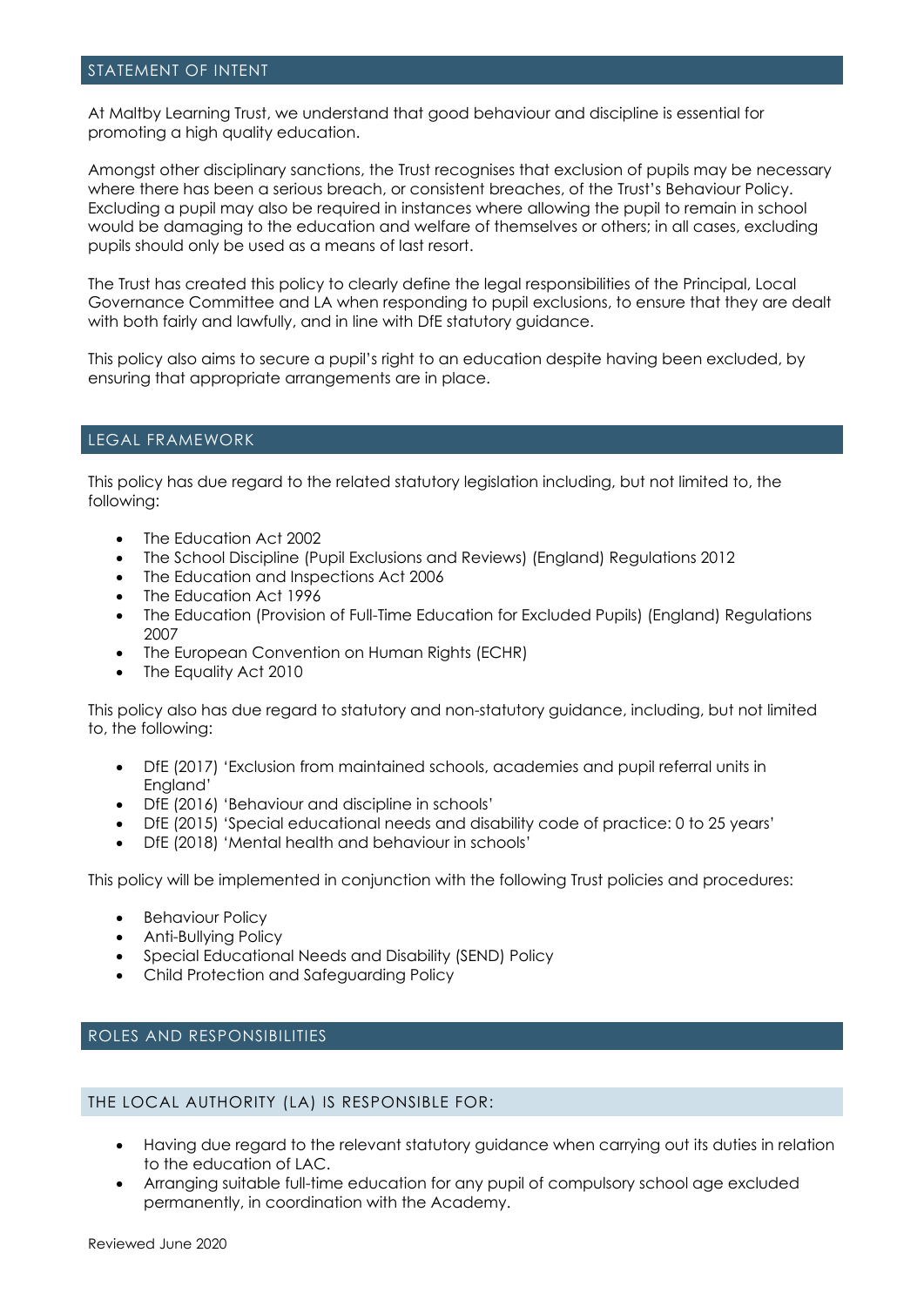- Reviewing and reassessing pupils' needs in consultation with their parents where they have an EHC plan and are excluded permanently, with a view to identifying a new placement.
- Arranging for an independent review panel hearing to review the decision of the Local Governance Committee not to reinstate a permanently excluded pupil where required.
- Arranging the hearing without delay at a time, date and venue convenient for all parties.
- Ensuring the independent review panel consists of three or five members as appropriate, which represent the required categories.
- Appointing a clerk to provide advice to the panel and parties to the review on procedure, law and statutory guidance on exclusions. (This is not statutory)
- Ensuring all panel members and the clerk have received training within the two years prior to the date of the review.
- If requested by parents, appointing a SEND expert to attend the panel and covering the associated costs of this appointment.

# THE TRUST BOARD/LOCAL GOVERNANCE COMMITTEE IS RESPONSIBLE FOR:

- Providing information to the Secretary of State and LA about any exclusions within the last 12 months.
- Arranging suitable full-time education for any pupil of compulsory school age excluded on a fixed-term basis.
- Considering parents' representations about exclusions within 15 school days of receiving notice if the appropriate requirements are met.
- Where an exclusion would result in a pupil missing a public examination or test, considering the exclusion before this date.
- Considering whether it would be appropriate for a pupil to be permitted onto the school premises to sit the public examination or test.
- Arranging the representation meeting at a time and date convenient to all parties, but in compliance with the statutory time limits.
- Adhering to its responsibilities to consider the reinstatement of pupils.
- Considering the interests and circumstances of the excluded pupil, including the circumstances in which they were excluded, and have due regard to the interests of others at the school.
- Using the civil standard of proof (based on the 'balance of probabilities', it is more than likely that the fact is true) when establishing the facts relating to an exclusion.
- Ensuring clear minutes are taken of the representation meeting.
- Noting the outcome of the representation meeting on the pupil's education record, along with copies of relevant papers for future reference.
- Notifying the pupil's parents, the Principal and LA of its decision and the reasons for it, without delay.
- Where appropriate, informing parents of where to apply for an independent review panel.
- Informing parents of relevant sources of information.
- Ensuring a pupil's name is removed from the school admissions register, where appropriate.
- Reconvening within 10 school days to reconsider reinstatement of a pupil where directed to do so by the exclusions review panel.

#### THE CLERK TO THE EXCLUSIONS REVIEW PANEL (OR WHERE NOT APPOINTED, THE RESPONSIBLITIES SHOULD BE ASSUMED BY THE LA) IS RESPONSIBLE FOR:

- Making reasonable efforts to inform the appropriate individuals that they are entitled to:
	- Make written representations to the panel.
	- Attend the hearing and make oral representations to the panel.
	- Be represented.
- Making reasonable efforts to circulate copies of relevant papers at least five school days before the review to all parties.
- Giving all parties details of those attending and their role, once the position is clear.
- Attending the review and ensuring that minutes are produced in accordance with instructions from the panel.

#### THE PRINCIPAL IS RESPONSIBLE FOR: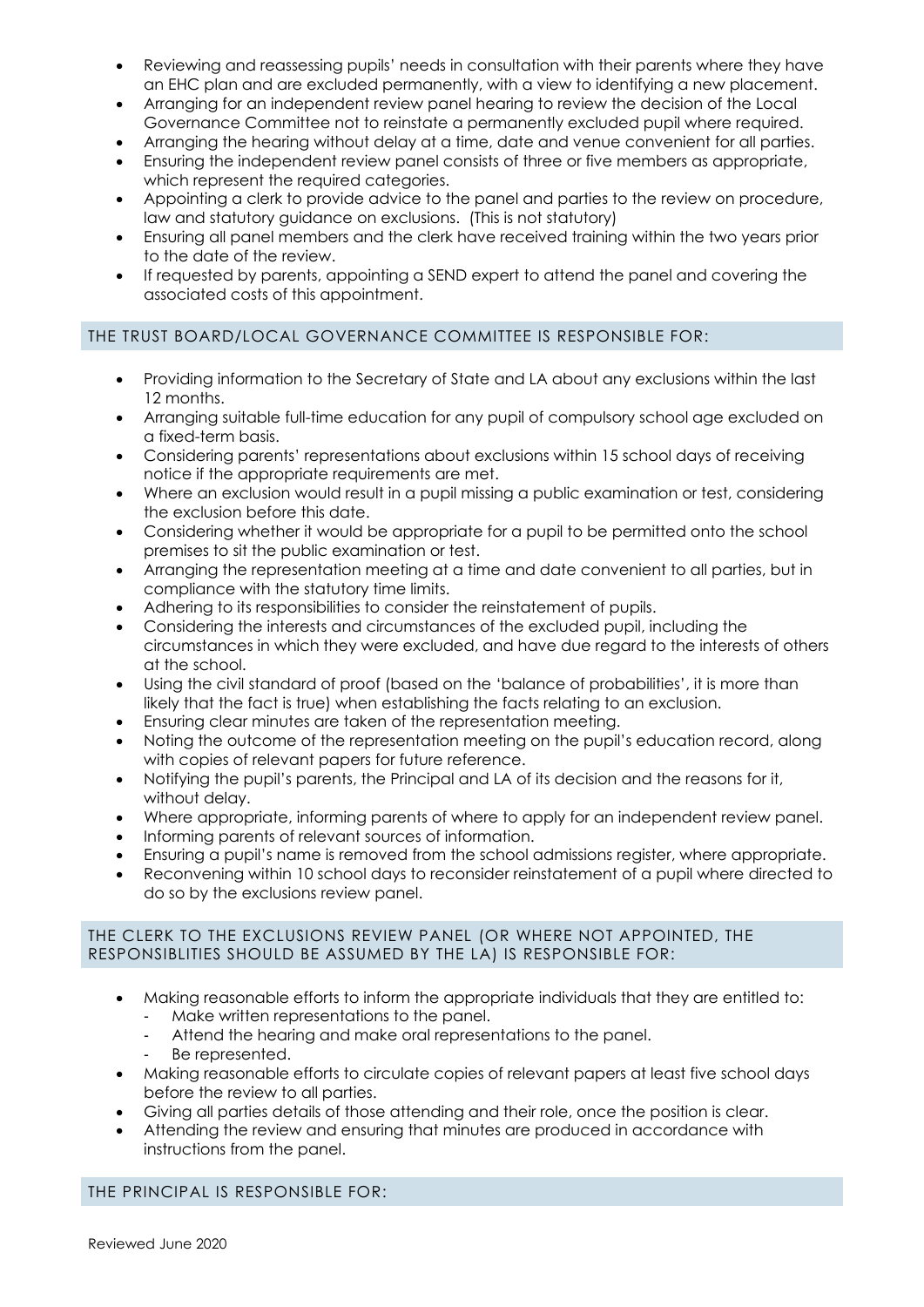- Implementing good levels of discipline to ensure all pupils can benefit from the opportunities provided by education and to minimise potential exclusions.
- Applying the civil standard of proof when establishing the facts in relation to an exclusion.
- Complying with their statutory duties in relation to pupils with SEND when administering the exclusion process, as outlined in the Special Educational Needs and Disability (SEND) Policy.
- Considering any contributing factors that are identified after an incident of poor behaviour has occurred, e.g. if a pupil has suffered bereavement, bullying or has a mental health issue.
- Considering the use of a multi-agency assessment for a pupil who demonstrates persistent disruptive behaviour.
- Reviewing the effectiveness of exclusions as a sanction, e.g. if a pupil has received multiple exclusions or is approaching the legal limit for exclusions in an academic year.
- Considering what extra support may be needed to identify and address the needs of individual pupils, particularly those with SEND, eligible for FSM, LAC and those from certain ethnic groups.
- Engaging effectively with parents in supporting the behaviour of pupils with additional needs.
- Determining whether a pupil will be excluded on disciplinary grounds.
- Withdrawing any exclusions that have not been reviewed by the Local Governance Committee, where appropriate.
- Ensuring any decision to exclude is lawful, rational, reasonable, fair and proportionate.
- Complying with the requirements of the Equality Act 2010 when deciding whether to exclude a pupil.
- Ensuring they have considered their legal duty of care when sending a pupil home following an exclusion.
- Making the decision to exclude based on the evidence available at the time, regardless of any police investigation and/or criminal proceedings.
- Notifying a pupil's parents without delay where the decision is taken to exclude the pupil, including the days on which the parents must ensure the pupil is not present in a public place at any time during school hours, as well as any other necessary information statutorily required.
- Ensuring that all information provided to parents is clear and easily understood.
- Notifying the Local Governance Committee and LA of their decision to exclude a pupil where appropriate, as well as the pupil's home authority if required.
- Notifying the Local Governance Committee once per term of any exclusions not already notified.
- Organising suitable work for excluded pupils where alternative provision cannot be arranged.

# GROUNDS FOR EXCLUSION

The Academy will only exclude a pupil where it is absolutely necessary, and where all other possible disciplinary sanctions, as detailed in the Academy's Behaviour Policy, have failed to be successful.

The following examples of behaviour may underline the Academy's decision to exclude a pupil:

- Any incident which poses a risk to other pupils or members of staff, e.g. bringing a weapon onto the premises
- Any incidents which breach the law
- Persistent and severe bullying
- Verbal and physical abuse
- Constant disruption
- A single, serious and major incident, e.g. serious assault on another individual leading to injury

Pupils can be excluded on a fixed-period basis, i.e. up to 45 school days within a year, or permanently. Similarly, pupils can be permanently excluded following a fixed-period exclusion, where further evidence is presented.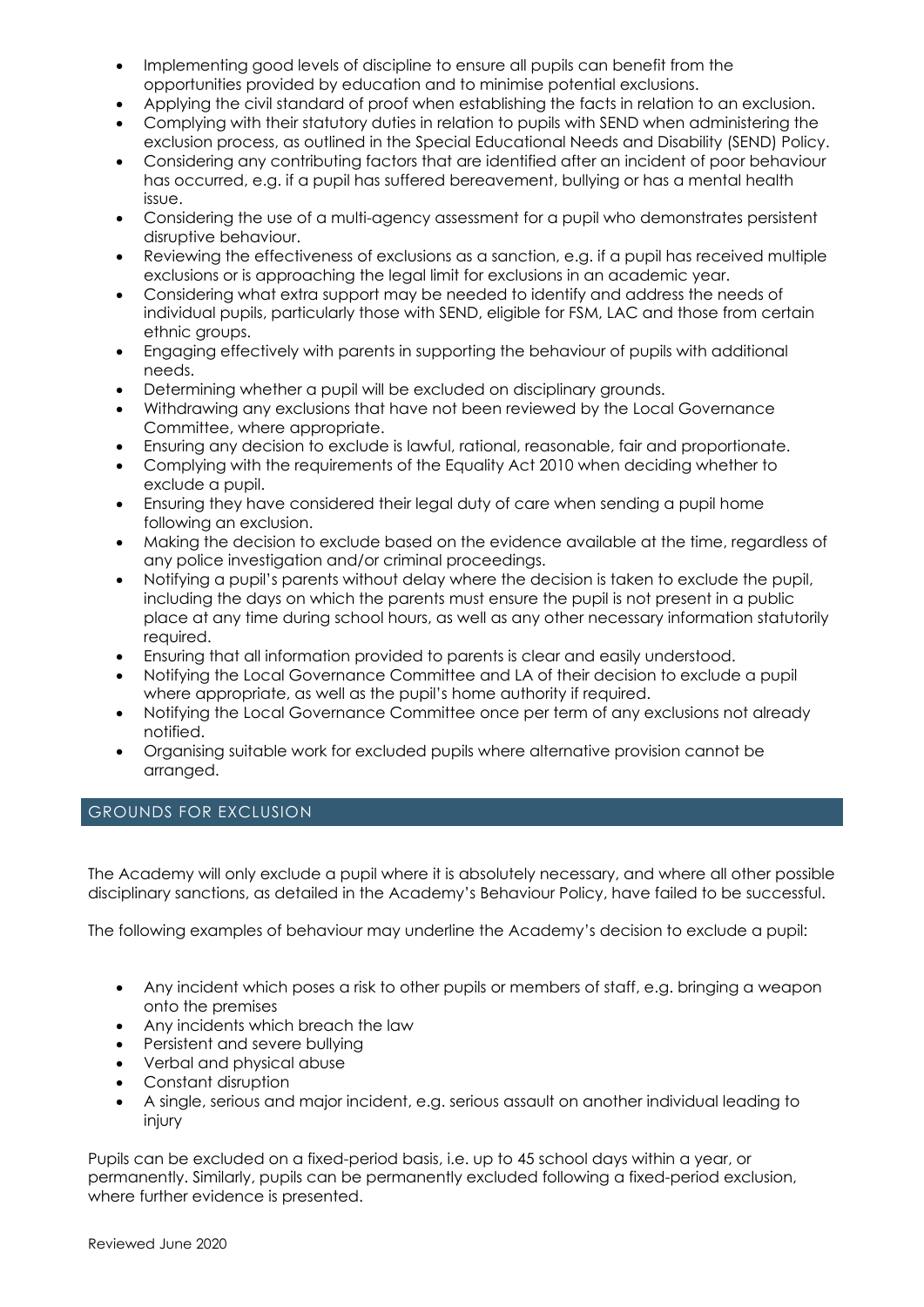In all cases, the Principal will decide which exclusion period a pupil will be subject to, depending on what the circumstances warrant.

#### THE PRINCIPAL'S POWER TO EXCLUDE

Only the Principal has the power to exclude a pupil from the Academy, and is able to decide whether this is on a fixed-period or permanent basis. All exclusions will only be issued on disciplinary grounds.

The Principal is able to exclude pupils from the premises where their behaviour is disruptive during lunchtime. All lunchtime exclusions will be counted as half of a school day.

The Principal is able to consider a pupil's disruptive behaviour outside of the school premises as grounds for exclusion, in accordance with the Academy's Behaviour Policy.

Any decision made to exclude a pupil will be lawful, proportionate and fair, with respect to legislation relating directly to exclusions and the Academy's wider legal duties, including the European Convention on Human Rights (ECHR).

All exclusions will be formally recorded on the pupil information system.

When sending a pupil home following any exclusion, the Principal will ensure that they exercise their duty of care at all times and will always inform the parents.

The Principal will apply the civil standard of proof when responding to the facts relating to an exclusion, i.e. that 'on the balance of probabilities' it is more likely than not that the facts are true.

The Principal may withdraw any exclusion that has not already been reviewed by the Local Governance Committee.

At all times, the Principal will take into account their legal duties under the Equality Act 2010 and the 'Special educational needs and disability code of practice: 0 to 25 years', ensuring that they do not discriminate on any grounds, e.g. race, sex, disability, and will not increase the severity of a pupil's exclusion on these grounds.

The Principal will not issue any 'informal' or 'unofficial' exclusions, such as sending a pupil home to 'cool-off', regardless of whether or not the parents have agreed to this.

The Principal will not use the threat of exclusion as a means of instructing parents to remove their child from the premises.

# FACTORS TO CONSIDER WHEN EXCLUDING A PUPIL

When considering the exclusion of a pupil, the Principal will:

- Allow the pupil the opportunity to present their case.
- Take into account any contributing factors that are identified after a case of poor behaviour has occurred, e.g. if the pupil's wellbeing has been compromised, or they have been subjected to bullying.
- Take into consideration whether the pupil has received multiple exclusions or is approaching the legal limit of 45 excluded days per school year, and whether exclusion is serving as an effective sanction.
- Consider early intervention to address underlying causes of disruptive behaviour, including liaising with external agencies, to assess pupils who demonstrate consistently poor behaviour.

The Principal will consider what extra support may be available for vulnerable pupil groups whose exclusion rates are higher, to reduce their risk of exclusion, including the following: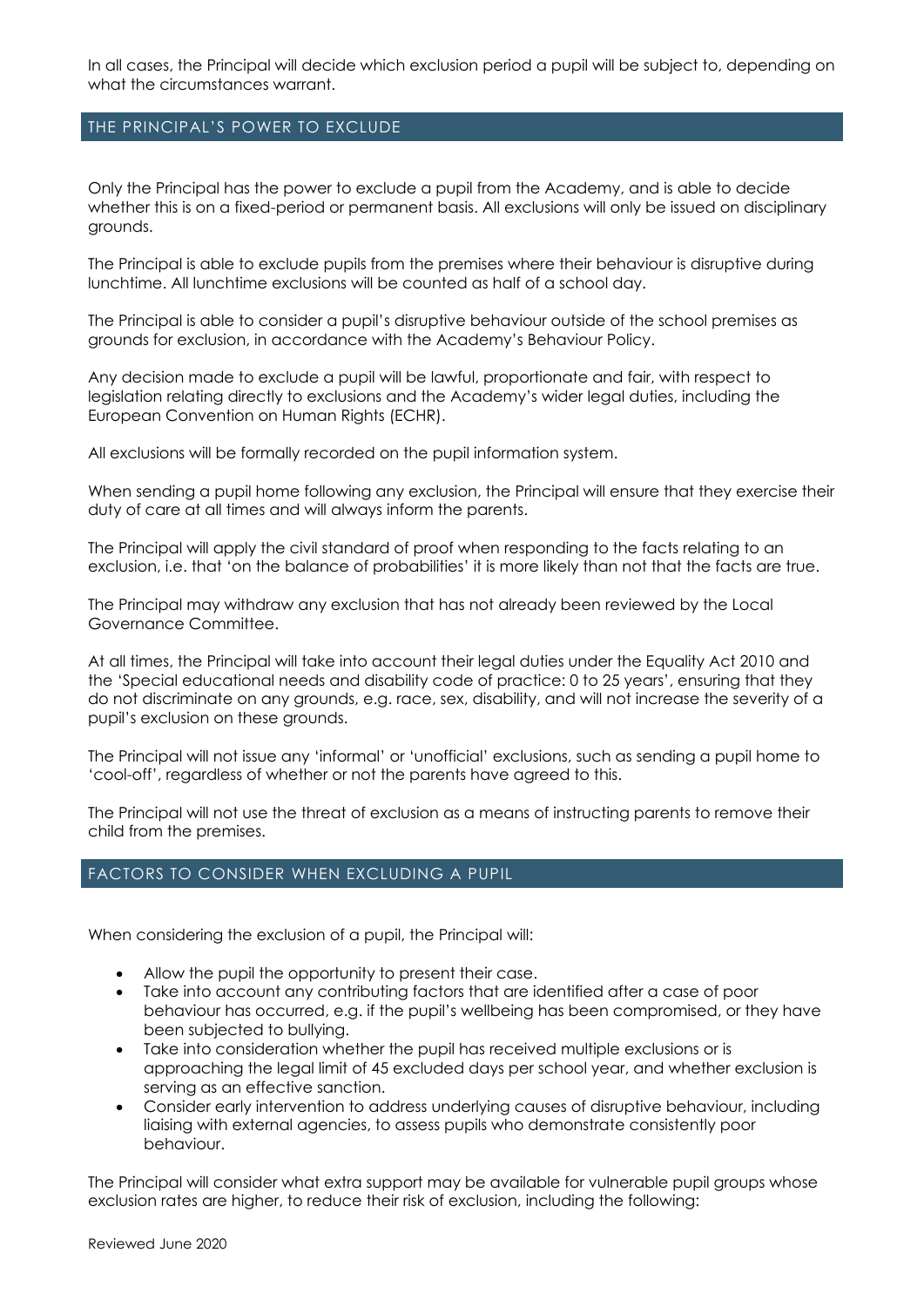- LAC
- Pupils eligible for FSM
- Pupils with SEND
- Certain ethnic groups

The Principal will consider avoiding permanently excluding LAC pupils, those with SEMH issues or pupils with an EHC plan.

Where any member of staff has concerns about vulnerable pupil groups and their behaviour, they will report this to the Principal who will instigate a multi-agency assessment to determine whether the behavioural issues might be as a result of educational, mental health or other needs and vulnerabilities.

Where SEND or SEMH issues are identified, an individual behaviour plan will be created using the graduated response outlined in the Academy's Behaviour Policy. If the pupil continues to endanger the physical or emotional wellbeing of other pupils or staff, despite exhausting the graduated response process, then exclusion may be considered.

In accordance with the Equality Act 2010, under no circumstances will a pupil with identified SEND or SEMH issues be excluded before the graduated response process has been completed.

Where a pupil with SEND or SEMH issues is permanently excluded because of a SEND or SEMHrelated need that could not be met at the Academy, detailed records will be kept highlighting that these pupils are closely tracked and show that the Academy has a close relationship with the pupil's next destination.

The Principal will work in conjunction with the parents of any pupil with additional needs, to establish the most effective support mechanisms.

# DUTY TO INFORM PARENTS

Following the Principal's decision to exclude a pupil, they will immediately inform the parents, in person or by telephone, of the period of the exclusion and the reasons behind this.

The Principal will inform the parents in writing (electronically if written permission has been received from the parents for notices to be sent this way) of the following:

- The reason(s) for the exclusion
- The length of the fixed-period exclusion or, for a permanent exclusion, the fact that it is permanent
- Their right to raise any representations about the exclusion to the Local Governance Committee, including how the pupil will be involved in this and how the representations will be made
- Their right to attend a meeting where there is a legal requirement for the Local Governance Committee to consider the exclusion, and the fact that they are able to bring an accompanying individual
- The arrangements that have been made for the pupil to continue their education prior to the organisation of any alternative provision, or the pupil's return to school
- Relevant sources of free, impartial information

Where the pupil is of compulsory school age, the Principal will inform the parents by the end of the afternoon session that:

 For the first five days of the exclusion (or until the start date of any alternative provision or the end of the exclusion where this is earlier), parents are legally required to ensure that their child is not present in a public place during school hours without justification, and that parents may receive a penalty fine if they fail to do so.

Where the Principal has arranged alternative provision, they will also inform the parents of the following: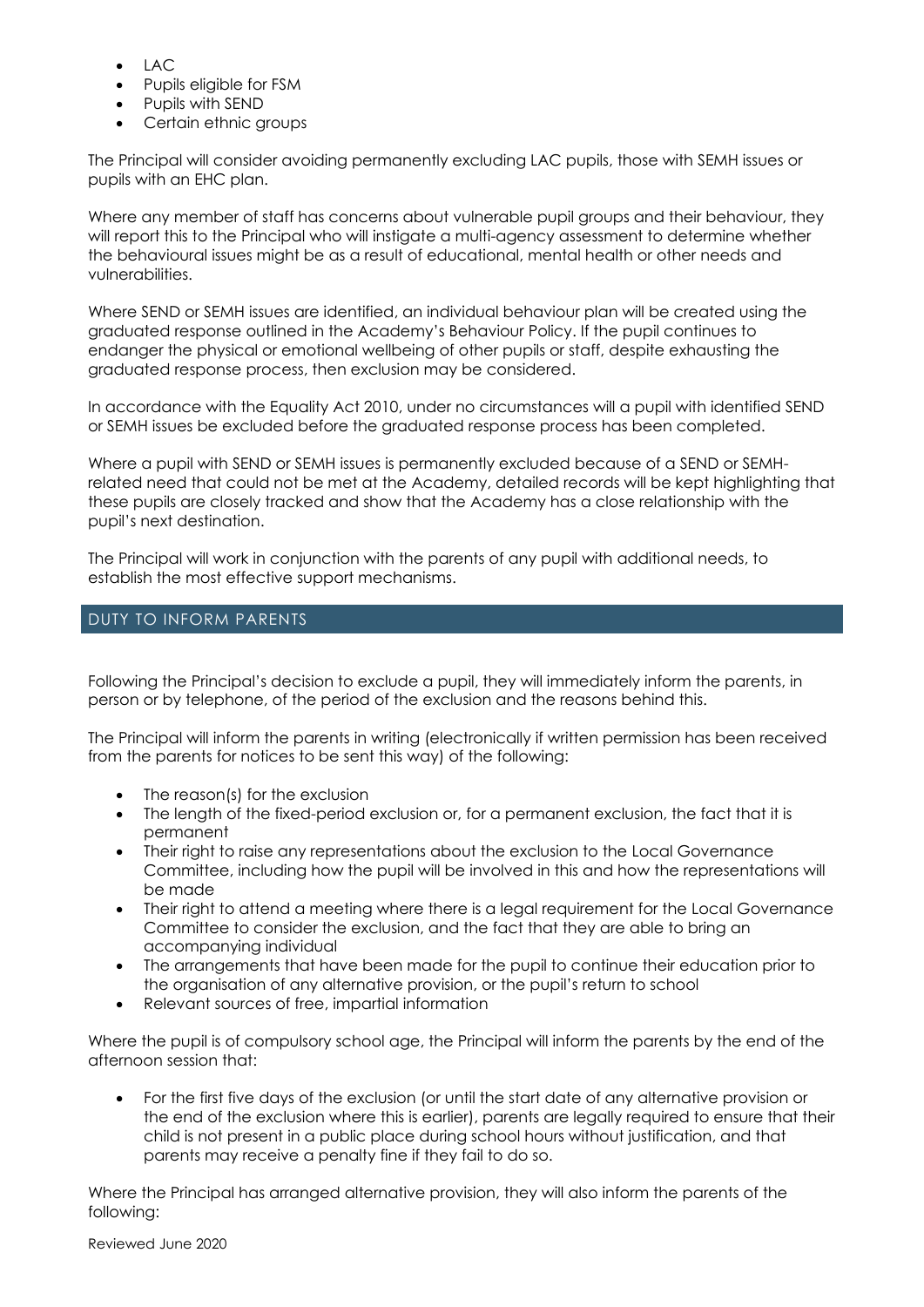- The start and end date for any provision of full-time education
- The address at which the provision will take place
- Any information necessary for the pupil to identify the person they should report to on the starting date

Where the Principal is unable to provide information on alternative provision by the end of the afternoon session, they will provide the information in a subsequent written notice without further delay, and within 48 hours of the pupil beginning the provision.

If the alternative provision is due to begin before the sixth day of the exclusion, the Principal is able to give less than 48 hours of notice, with parental consent.

If the Principal has decided to exclude the pupil for a further fixed period following their original exclusion, or to permanently exclude them, they will notify the parents without delay and issue a new exclusion notice to parents.

# DUTY TO INFORM THE LOCAL GOVERNANCE COMMITTEE AND LA

The Principal will inform the Local Governance Committee and LA, without delay, of the following:

- Any permanent exclusions (including where a fixed-period exclusion is followed by a decision to permanently exclude the pupil)
- Any exclusions which would result in the pupil being excluded for more than five school days in a term (or more than 10 lunchtimes)
- Any exclusions which would result in the pupil being absent from an examination or national curriculum test

For any exclusions, other than those above, the Principal will notify the Local Governance Committee and LA once per term.

All notifications to the Local Governance Committee and LA will include the reasons for exclusion and the duration of any fixed-period exclusion.

If the pupil who is excluded lives outside the LA in which the Academy is located, the Principal will notify the pupil's 'home authority'.

# ARRANGING EDUCATION FOR EXCLUDED PUPILS

For any fixed-period exclusions of more than five school days, the Local Governance Committee will arrange suitable full-time education for the pupil, which will begin no later than the sixth day of exclusion.

Where a pupil receives consecutive fixed-period exclusions, these will be regarded as cumulative, and full-time education will still have to be provided from the sixth day of exclusion.

For permanent exclusions, full-time education will also be provided for the pupil from the sixth day of exclusion.

The Local Governance Committee will not arrange full-time education for any pupil who is currently in their final year of compulsory education, and who does not have any further public examinations to sit.

The Local Governance Committee is aware that it is beneficial to excluded pupils to begin their alternative education arrangements before the sixth day of exclusion. The Local Governance Committee will always attempt to arrange alternative provision before the sixth day of exclusion.

Where it is not possible to arrange alternative provision during the first five days of exclusion, the Academy will ensure that they take reasonable steps to set and mark work for the excluded pupil.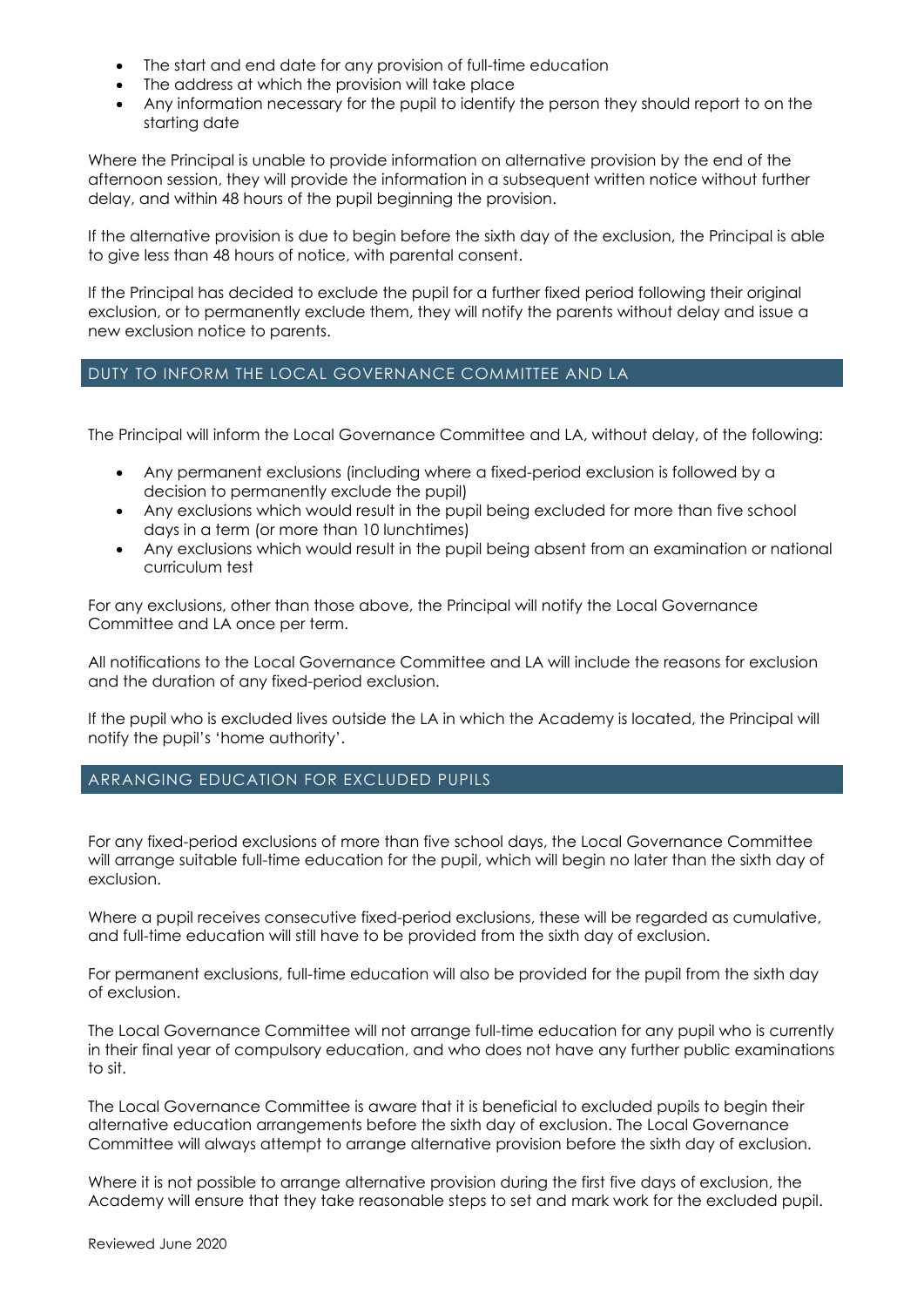If a pupil with SEND has been excluded, the Local Governance Committee will ensure that:

- Any alternative provision is arranged in consultation with the pupil's parents, who are able to request preferences.
- When identifying alternative provision, any EHC plan is reviewed/the pupil's needs are reassessed, also in consultation with the pupil's parents.

# CONSIDERING EXCLUSIONS

The Local Governance Committee will consider any representations made by parents in regard to exclusions.

Parents and, where requested, a friend or representative, the Principal and a member of the LA will be invited to attend any consideration of exclusions and will be able to make representations.

Any meeting to consider reinstatement of a pupil will be arranged at a date and time convenient for all parties, and in compliance with any statutory time limits.

The Local Governance Committee will consider the reinstatement of an excluded pupil, where:

- The exclusion is permanent.
- The exclusion is fixed-period, and would bring the pupil's total number of excluded school days to more than 15 in any given term.
- The exclusion would result in the pupil missing a public examination.

In the case of a fixed-period exclusion where the pupil's total number of excluded days is more than five but less than 15 school days within a term, if requested by the parents, the Local Governance Committee will consider exclusions within 50 school days of receiving notification.

In the case of a fixed period exclusion, where the pupil's total number of excluded school days does not amount to more than five, in the absence of any such representations, the Local Governance Committee is not required to meet and cannot direct the reinstatement of the pupil.

Where exclusion would result in a pupil missing a public examination, the Local Governance Committee will consider the exclusion before the test to decide whether the pupil should be reinstated in time to take the examination.

If it is not practicable for a sufficient number of governors to consider the decision before the examination, a smaller sub-committee will consider the exclusion and decide whether or not to reinstate the pupil.

In light of the above, the Local Governance Committee will also consider whether it would be appropriate to allow the excluded pupil to enter the premises to take the examination.

When considering the reinstatement of an excluded pupil, the Local Governance Committee will:

- Only discuss the exclusion with the parties present at the meeting.
- Ask for any written evidence prior to the meeting.
- Circulate any written evidence and information to all parties, at least five school days in advance of the meeting.
- Allow pupils and parents to be accompanied by a person of their choice at the meeting.
- Consider what reasonable adjustments need to be made to support the attendance and contribution of parties at the meeting.
- Identify the steps needed to enable and encourage the excluded pupil to attend the meeting and speak on their behalf, or how they may contribute personal views by other means if attendance is not possible.
- Consider the interests and circumstances of the excluded pupil, including the grounds for exclusion.

REACHING A DECISION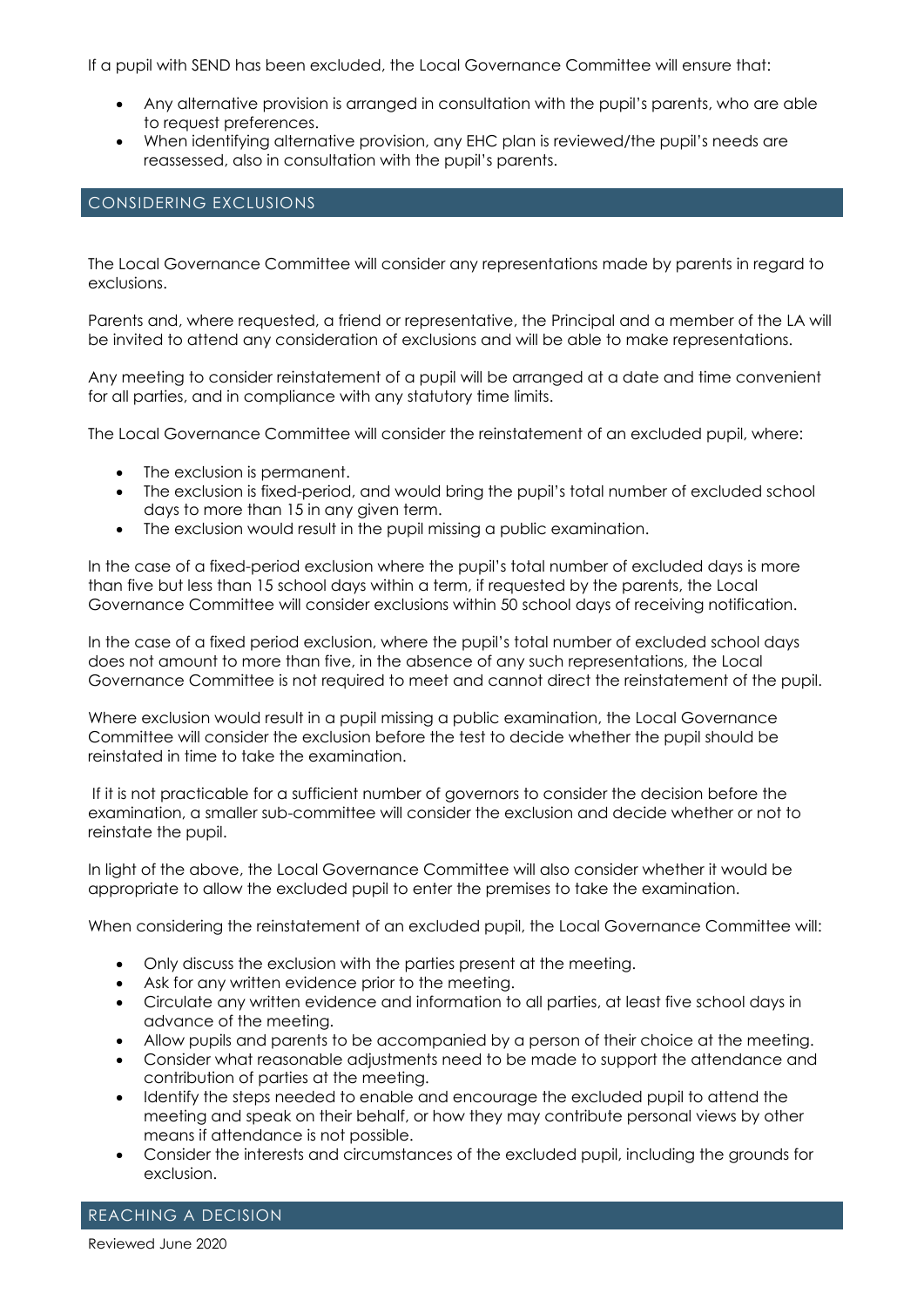After considering exclusions, the Local Governance Committee will either:

- Decline to reinstate the pupil.
- Direct the reinstatement of the pupil immediately, or on a specified date.

If reinstatement would make no practical difference, e.g. if the pupil has already returned to school following a fixed-period exclusion or the parents make clear they do not want their child reinstated, the Local Governance Committee will still consider whether the pupil should be officially reinstated, and whether the Principal's decision to exclude the pupil was fair, lawful and proportionate, based on the evidence presented.

The Local Governance Committee will apply the civil standard of proof when responding to the facts relating to an exclusion, it is more likely than not that the facts are true.

To reach a decision, the Local Governance Committee will:

- Identify the steps they intend to take to ensure that all parties involved will have the opportunity to participate and present their views.
- Ensure that minutes are taken of the meeting as a record of the evidence that was considered.
- Ask all parties to withdraw from the meeting before concluding their decision.
- Consider whether the exclusion of the pupil was lawful, proportionate and fair, taking into account the Principal's legal duties and any evidence that was presented to the Local Governance Committee in relation to the decision to exclude.
- Record the outcome of the decision on the pupil's educational records, along with copies, which will be kept for at least six months.
- Make a note of their findings, where they have considered an exclusion but cannot reinstate the pupil.

#### NOTIFICATION OF CONSIDERED EXCLUSIONS

The Local Governance Committee will notify the parents of the excluded pupil, the Principal and the LA of their decision following the consideration of an exclusion, in writing and without delay.

In the case of a permanent exclusion, where the Local Governance Committee decides not to reinstate the pupil, they will notify the parents:

- That it is permanent, and their right for it to be reviewed by an independent review panel.
- Of the date by which an application for review must be made.
- Of the name and address of whom the review application should be submitted to.
- That any application should set out the grounds on which it is being made and that, where appropriate, this should include reference to how a pupil's SEND is considered relevant to the exclusion.
- That, regardless of whether a pupil has been identified as having SEND, the parents have a right to a SEND expert at the review.
- Of the role of the SEND expert that will attend the review, and that the parents will not be charged for this.
- That they are required to make it clear if they wish for a SEND expert to attend the review.
- That they may appoint someone at their own expense to make representations to the panel.

The Local Governance Committee will also notify parents that, if they believe an exclusion has been issued as a result of discrimination, then they are required to make a claim under the Equality Act 2010 to the First-tier Tribunal (SEND), and that this should be within six months of when the discrimination allegedly took place.

After any conclusion, the Local Governance Committee will notify the parents, and all other parties involved, of the decision that was made and the reasoning for this, in sufficient detail.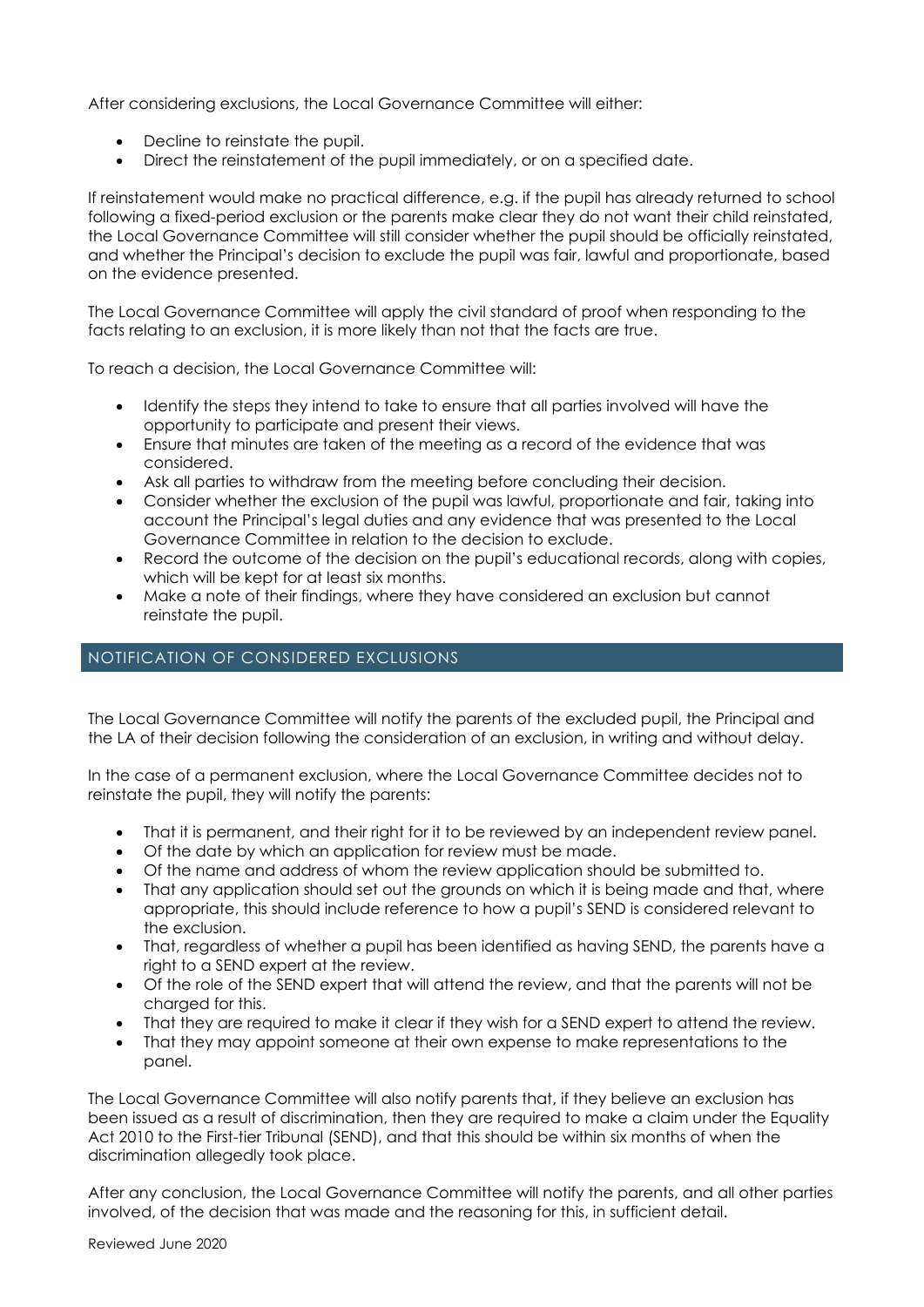#### REMOVING PERMANENTLY EXCLUDED PUPILS FROM THE SCHOOL REGISTER

The Principal will remove pupils from the school register if:

- 15 school days have passed since the parents were notified of the Local Governance Committee's decision not to reinstate the pupil and no application for an independent panel review has been received.
- The parents have stated in writing that they will not be applying for an independent panel review following a permanent exclusion.

If an application for an independent panel review has been made within 15 school days, the Principal will wait until the review has been determined, or abandoned, and until the Local Governance Committee has completed any reconsideration that the panel recommended or directed it to carry out, before removing the pupil from the school register.

If a pupil's name is to be removed from the register, the Principal will make a return to the LA, which will include:

- All the particulars which were entered in the register.
- The address of any parent with whom the pupil normally resides.
- The grounds upon which the pupil's name is to be removed from the register.

Any return to the LA will be made as soon as the grounds for removal are met and no later than the date in which the pupil's name was removed.

If a pupil's name has been removed from the register and a discrimination claim is made, the pupil may be reinstated following a decision made by the First-tier Tribunal (SEND) or County Court.

Whilst a pupil's name remains on the admissions register, the appropriate code will be used to mark the pupil's attendance:

- Code B: Education off-site
- Code D: Dual registration
- Code E: Absent and not attending alternative provision

# INDEPENDENT REVIEW PANEL

The LA will review the Local Governance Committee's decision not to reinstate a permanently excluded pupil, if the parents submit their application for this within the required time frame.

The LA will constitute an independent review panel of three or five members that represent the following categories:

- A lay member to chair the panel. This individual will not have worked in any school in a paid capacity.
- A current or former school governor who has served for at least 12 consecutive months in the last five years.
- A Principal or individual who has been a Principal within the last five years.

Parents are required to submit their applications within:

- 15 school days of the Local Governance Committee's notification of their decision.
- 15 school days of the final determination of a discriminatory claim made under the Equality Act 2010.

Any application made outside of this timeframe will not be reviewed.

Reviewed June 2020 Parents are able to request an independent panel review even if they did not make a case to, or attend, the Local Governance Committee's initial consideration of the exclusion.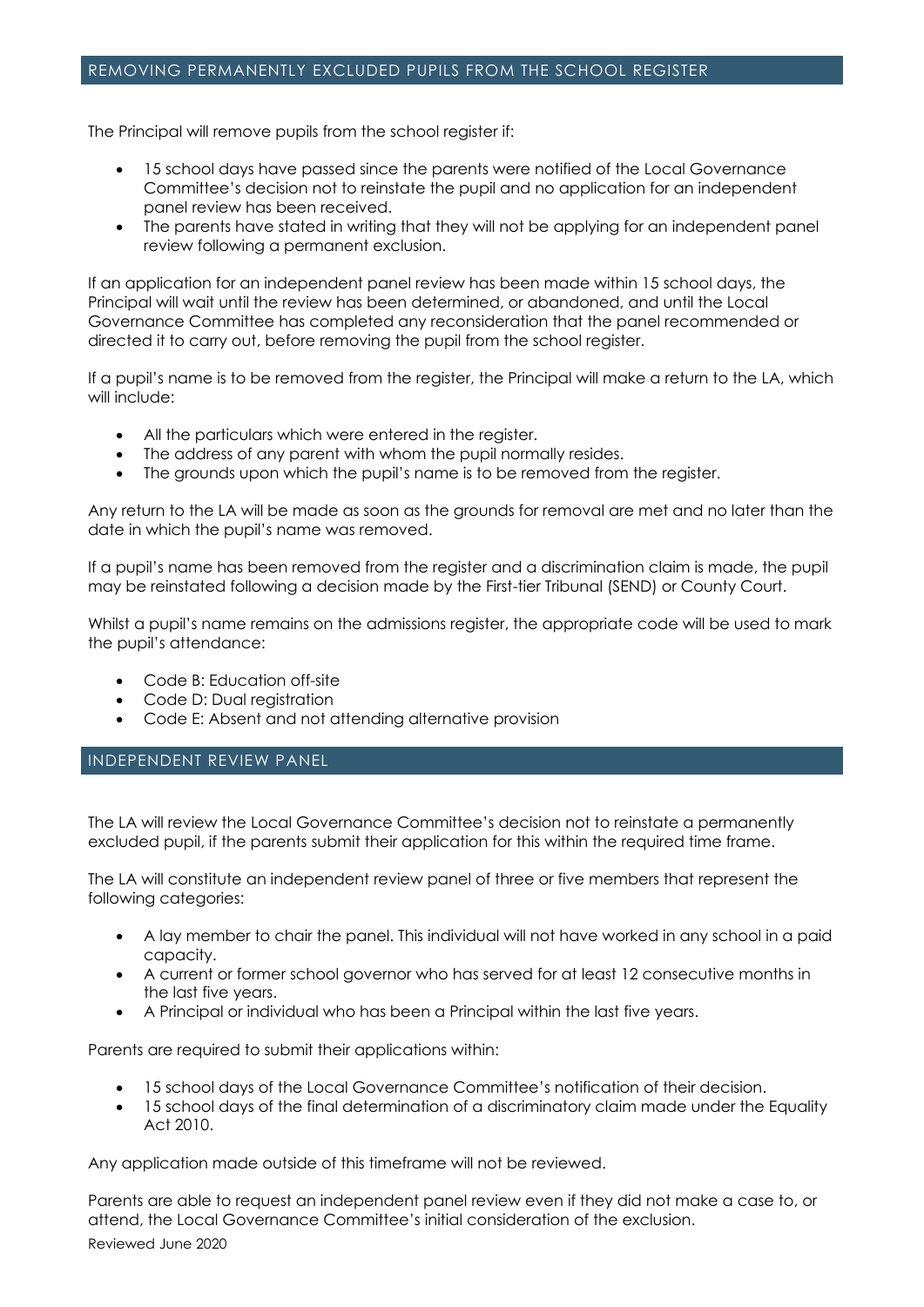The LA will adhere to all statutory guidelines when conducting an independent panel review, as outlined in the DfE's statutory guidance document 'Exclusion from maintained schools, academies and pupil referral units in England' 2017.

#### APPOINTING A SEND EXPERT

If requested by parents in their application for an independent review panel, the LA will appoint a SEND expert to attend the panel and cover the associated costs of this appointment.

The LA will make arrangements to indemnify the SEND expert against any legal costs and expenses reasonably incurred as a result of any decisions or actions connected to the review and which are taken in good faith.

Parents have a right to request the attendance of a SEND expert at a review, regardless of whether the Academy recognises that their child has SEND.

The SEND expert's role is set out in this policy.

Individuals will not serve as a SEND expert if they have, or at any time have had, any connection with the LA, Academy, parents or pupil, or the incident leading to the exclusion, which might reasonably be taken to raise doubts about their ability to act impartially; however, an individual is not taken to have such a connection solely because they are an employee of the LA.

The SEND expert will be a professional with first-hand experience of the assessment and support of SEND, as well as an understanding of the legal requirements on schools in relation to SEND. Examples of suitable individuals might include educational psychologists; specialist SEND teachers; SENCOs; and behaviour support teachers.

Recently retired individuals are not precluded from fulfilling this role; however, the LA will, during interview, assess the knowledge of such individuals in order to ensure that they have a good understanding of current practice and the legal requirements on schools in relation to SEND.

Whilst individuals are not automatically taken to be partial simply because they are an employee of, or contracted by, the LA, they will not have had any previous involvement in the assessment or support of SEND for the excluded pupil, or siblings of the excluded pupil. The LA will request that prospective SEND experts declare any conflict of interest at the earliest opportunity.

The final decision on the appointment of a SEND expert is for the LA to make, but it will take reasonable steps to ensure that parents have confidence in the impartiality and capability of the SEND expert. Where possible, this will include offering parents a choice of SEND expert. In order to meet its duties within the statutory time frame, the LA will consider maintaining a list of individuals capable of performing the role of SEND expert in advance of a request.

The LA will determine the amount of any payment in relation to the appointment of the SEND expert, such as financial loss, travel and subsistence allowances.

# THE ROLE OF A SEND EXPERT

The SEND expert's role is analogous to an expert witness, providing (orally and/or written) impartial advice to the panel on how SEND might be relevant to the exclusion. The SEND expert will base their advice on the evidence provided to the panel. The SEND expert's role does not include making an assessment of the pupil's SEND.

The focus of the SEND expert's advice will be on whether the Academy's policies which relate to SEND, or the application of these policies in relation to the excluded pupil, were legal, reasonable and procedurally fair. If the SEND expert believes that this was not the case, they will, where possible, advise the panel on the possible contribution this could have made to the circumstances of the pupil's exclusion.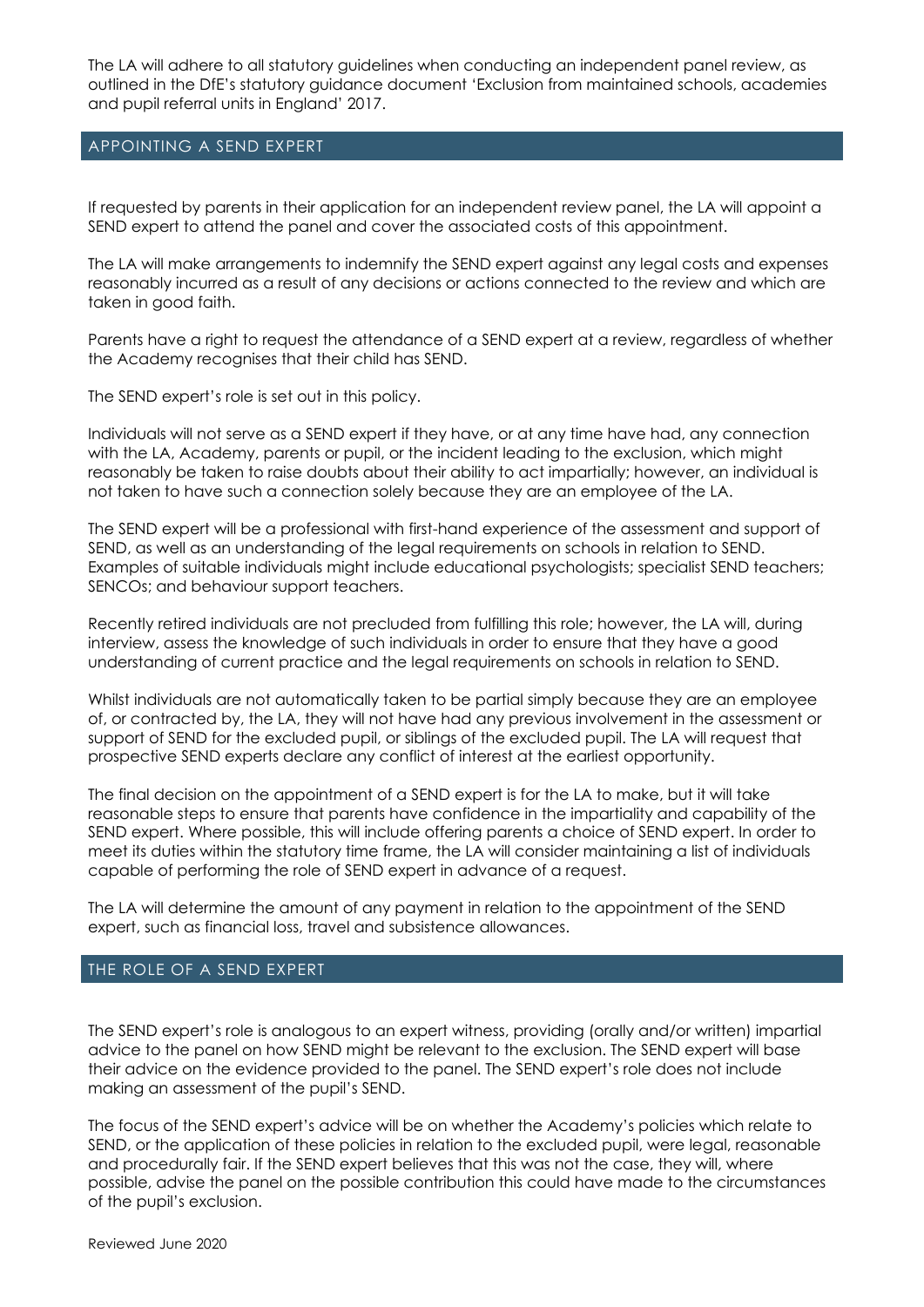Where the Academy does not recognise that a pupil has SEND, the SEND expert will advise the panel on whether they believe the school acted in a legal, reasonable and procedurally fair way with respect to the identification of any SEND that the pupil may potentially have, and any contribution that this could have made to the circumstances of the pupil's exclusion.

The SEND expert will not criticise an Academy's policies or actions simply because they believe a different approach should have been followed or because another school might have taken a different approach.

#### APPOINTING A CLERK

The LA will decide whether to appoint a clerk to the independent review panel, or to make alternative arrangements to administer the panel.

The LA will ensure that the clerk did not serve as clerk to the Local Governance Committee when the decision was made not to reinstate the pupil.

#### THE ROLE OF A CLERK

The clerk's role is to provide advice to the panel and parties to the review on procedure, law and statutory guidance on exclusions.

The clerk will:

- Identify, in advance of the meeting, whether the excluded pupil wishes to attend the panel hearing, taking reasonable steps to enable the pupil to feedback their views, irrespective of their attendance.
- Identify, in advance of the meeting, whether any alleged victims of the incident(s) leading up to the exclusion wish to attend the panel hearing, taking reasonable steps to enable them to feedback their views, irrespective of their attendance.
- Ensure that the panel is able to hear from any witnesses to the incident(s) leading to the exclusion, taking into account the fact that some of these people may be pupils at the school (Pupils under 18-years-old will not be allowed to appear in person without parental consent).
- Inform the parents, Principal and Local Governance Committee, that they are entitled to: make oral and written representations to the panel; attend the hearing; and be represented.
- Ensure that all parties are:
- Provided with copies of relevant papers at least five school days before the review, notifying the panel if any requested documents have not been provided in case the panel wishes to adjourn until a later date.
- Informed about who is attending the meeting, and what their roles are.
- Attend the review and ensure that minutes are produced in accordance with instructions from the independent review panel.

Where a clerk is not appointed, the LA will undertake the functions outlined above.

#### THE DUTIES OF INDEPENDENT REVIEW PANEL MEMBERS IN THE CONDUCT OF A REVIEW PANEL

The role of the panel is to review the Local Governance Committee's decision not to reinstate a permanently excluded pupil. In reviewing the decision, the panel will consider the interests and circumstances of the excluded pupil, including the circumstances in which the pupil was excluded, and have regard to the interests of other pupils and people working at the Academy.

The panel will apply the civil standard of proof, rather than the criminal standard of 'beyond reasonable doubt'.

Reviewed June 2020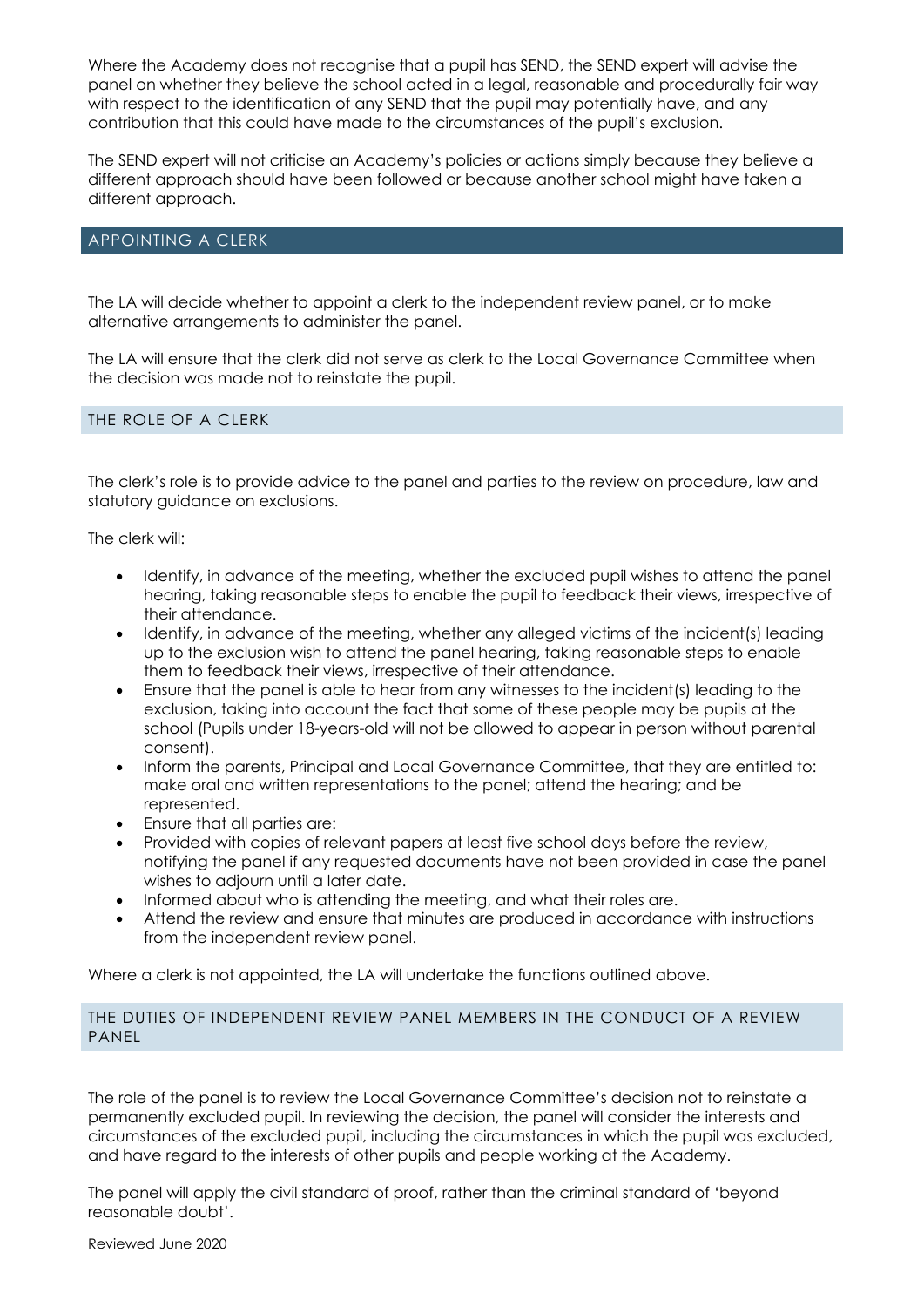Following the review, the panel will do one of the following:

- Uphold the decision.
- Recommend that the Local Governance Committee reconsiders reinstatement.
- Quash the decision and direct that the Local Governance Committee reconsiders reinstatement.

The panel's decision does not have to be unanimous and can be decided by a majority vote. It is binding on the pupil, parents, the Local Governance Committee, Principal and the LA.

#### RECONSIDERING REINSTATEMENT FOLLOWING A REVIEW

Where the independent review panel instructs the Local Governance Committee to reconsider their decision not to reinstate a pupil, they will do so within 10 school days of being given notice of the review panel's decision.

The Academy is aware that if, following an instruction to reconsider, the Local Governance Committee does not offer to reinstate the pupil, then the Academy will be required to make a payment of £4,000 directly to the LA area in which the Academy is located.

Where the independent review panel recommends that the Local Governance Committee should reconsider their decision not to reinstate a pupil, they will do so within 10 school days of being given notice of the review panel's decision.

If, following reconsideration, the Local Governance Committee offers to reinstate the pupil but the parents decline, no adjustment will be made to the Academy's budget.

Following reconsideration, the Local Governance Committee will notify the parents, the Principal and the LA of their reconsidered decision and the reasons for this.

#### CRIMINAL INVESTIGATIONS

The Principal will not postpone taking a decision to exclude a pupil due to a police investigation being underway, or any criminal proceedings that are in place.

The Principal will give particular consideration when deciding to exclude a pupil where evidence is limited by a police investigation, to ensure that any decision made is fair and reasonable.

If the Local Governance Committee is required to consider the Principal's decision in these circumstances, they will not postpone the meeting and will make a decision based on the evidence available.

#### TRAINING REQUIREMENTS

The LA will ensure that all independent review panel members and clerks have received training within the two years prior to the date of the review.

Training will cover:

- The requirements of the legislation, regulations and statutory guidance governing exclusions.
- The need for the panel to observe procedural fairness and the rules of natural justice.
- The role of the chair of a review panel.
- The role of the clerk to a review panel.
- The duties of Principals, Local Governance Committees and the panel under the Equality Act 2010.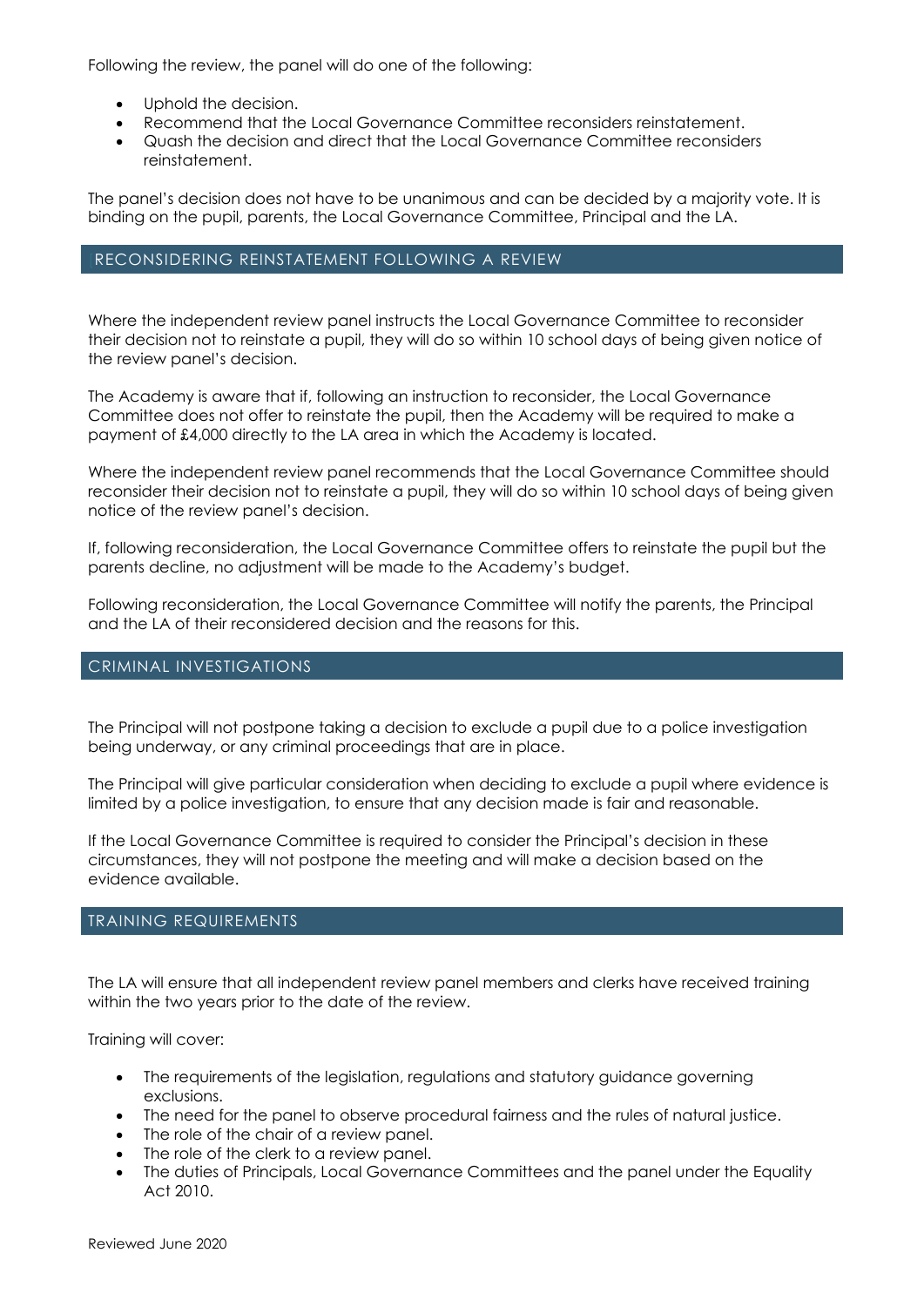The effect of section 6 of the Human Rights Act 1998 and the need to act in a manner compatible with human rights protected by that Act.

Clerks will also have an up-to-date understanding on developments in case law which are relevant to exclusion.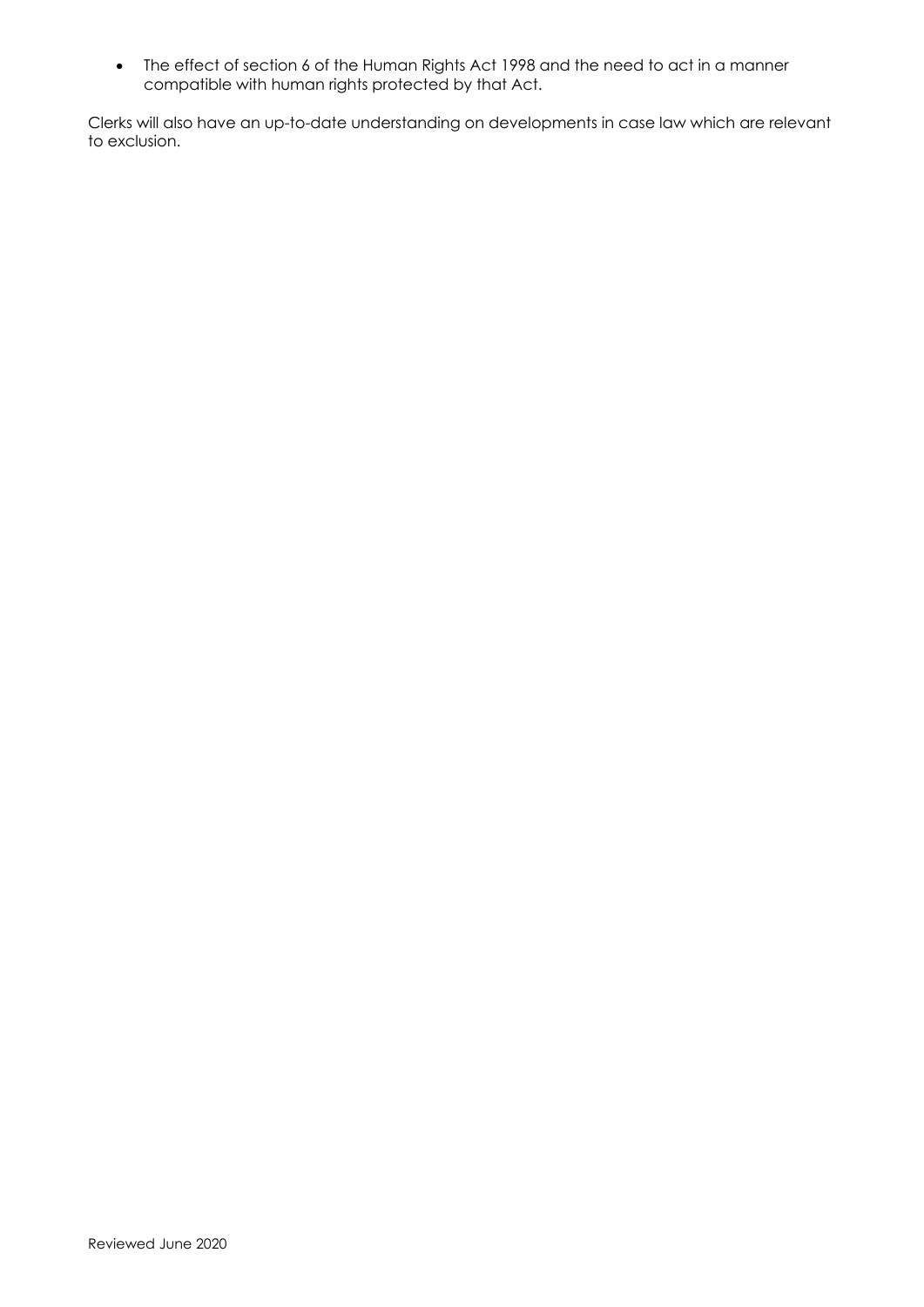# REVIEWING THE PRINCIPAL'S EXCLUSION DECISION

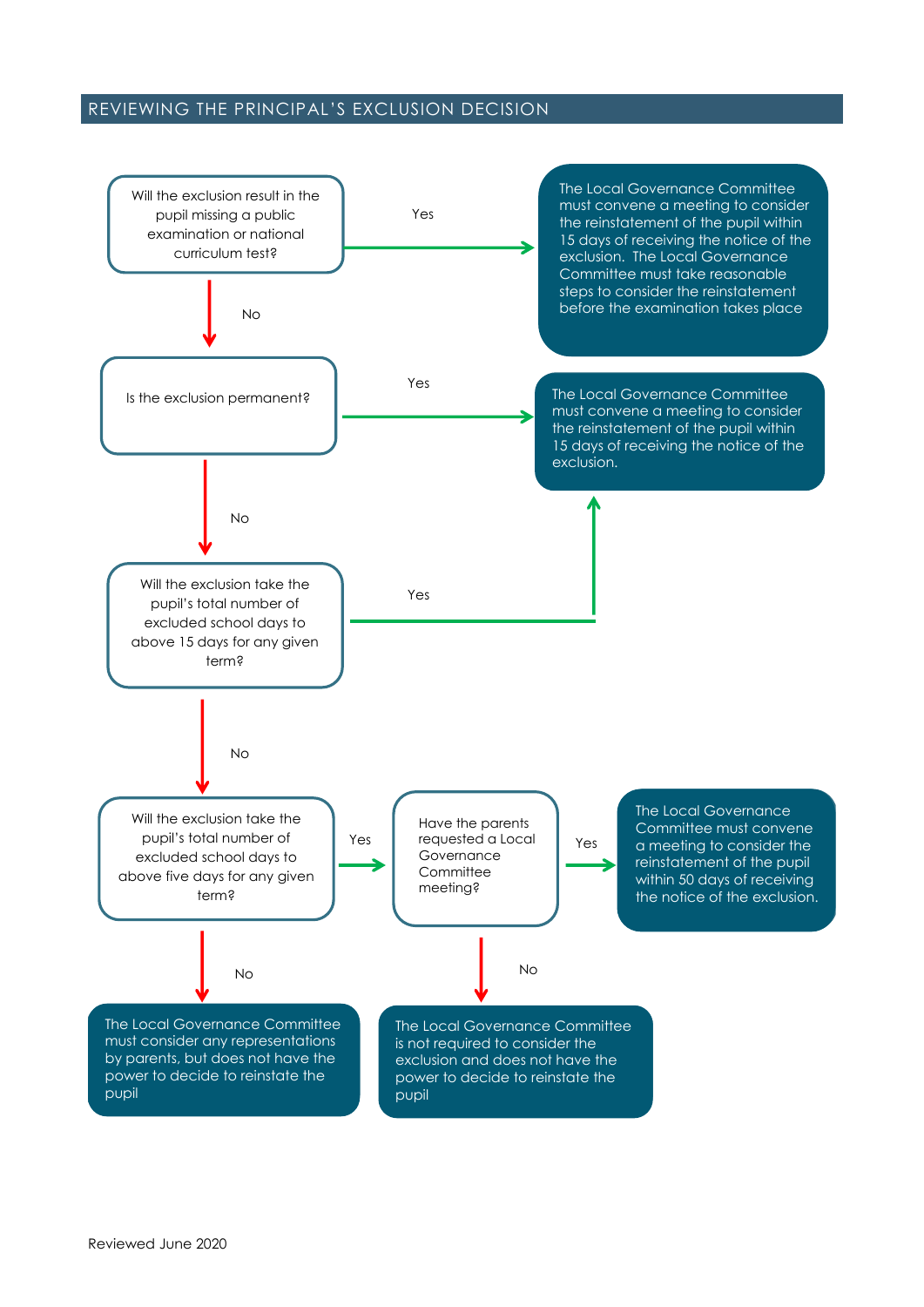# <span id="page-16-0"></span>REMOTE ACCESS MEETINGS DURING COVID 19 PANDEMIC

When the Local Governance Committee or independent review panels (IRPs) have to meet to consider an exclusion, they can do so via telephone or video-conference software ('remote access') as long as certain conditions are met.

The conditions are that it is not reasonably practicable for the meeting to take place in person, within the usual timescales, because of coronavirus (COVID-19), and that the Local Governance Comittee (or arranging authority, if the meeting is an IRP) is satisfied that:

- all the participants agree to the use of remote access
- all the participants have access to the technology which will allow them to hear and speak throughout the meeting, and to see and be seen, if a live video link is used
- all the participants will be able to put across their point of view or fulfil their function
- the meeting can be held fairly and transparently via remote access

It is the responsibility of the Local Governance Committee (or the arranging authority in the case of an IRP meeting) to make sure these conditions are met before a meeting takes place.

The Local Governance Committee or arranging authority should assess the facts of the case, the circumstances in which a meeting in person could be expected to take place, the needs of the intended participants (as far as this is possible), and the latest public health guidance when determining whether it would be reasonably practicable to meet in person.

# ARRANGING A REMOTE ACCESS MEETING DURING COVID 19 PANDEMIC

The Local Governance Committee or arranging authority should explain the technology they propose to use to participants and should make sure that the participants (particularly pupils and their families) know that they do not have to agree to a meeting to be held via remote access if they do not want to. They should make families aware that if they do not consent to a remote access meeting then the meeting is likely to be delayed.

Though all participants must have agreed to the use of remote access, where a parent or pupil has given their agreement for a meeting to be held via remote access, the other participants should make reasonable efforts to accommodate that preference unless there is a clear reason not to.

The normal requirements for who must be invited to a Local Governance Committee meeting or IRP meeting remain in place. However, those who have no intention of taking part in the meeting should not be treated as 'participants' for the purposes of the conditions stated above.

Local Governance Committees, arranging authorities and panel members must comply with relevant equalities legislation and recognise that some participants may find it difficult to participate in a remote access meeting (for example, if someone has a disability or if English is not their first language).

If a meeting is held via remote access, every effort should be made by the chair to check the participants understand the proceedings and can engage with them, to ensure the meeting is conducted fairly. If, once the meeting starts, the meeting cannot proceed fairly (for example, because a participant cannot access the meeting), the Local Governance Committee or IRP should adjourn the meeting.

The use of remote access does not alter other procedural requirements that may apply to Local Governance Committees, arranging authorities or IRPs. For example, if a parent requests the appointment of a special educational needs (SEN) expert to advise a review panel, the local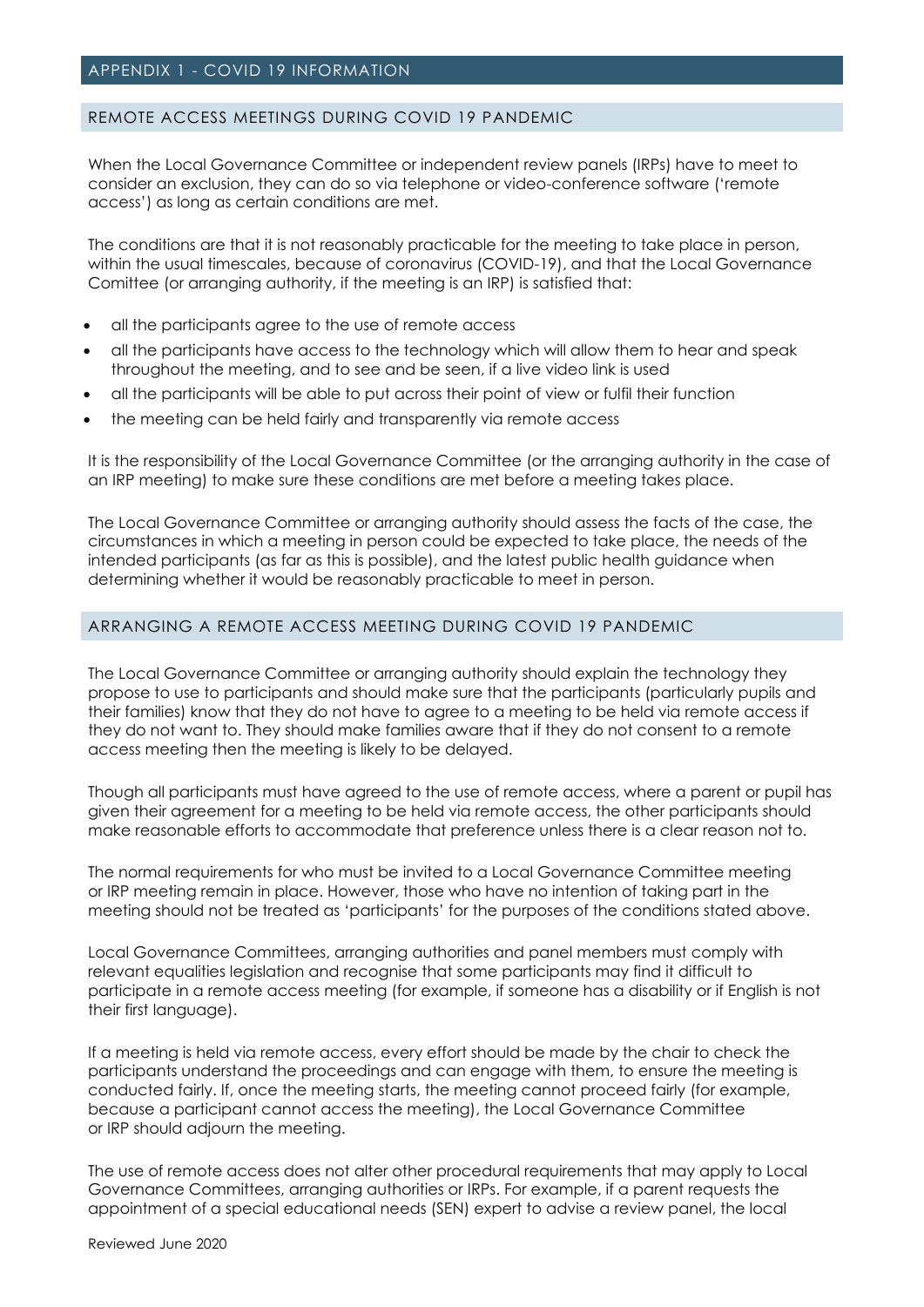authority/Academy Trust must appoint one and cover the cost as normal. Parents may bring a friend or representative, as normal.

Though Local Governance Committees and IRPs must consider written representations if they are made, the law does not allow for solely paper-based 'meetings', conducted in writing.

As long as the conditions for a remote access meeting are met, it is possible for some participants to be present in person and for others to join the meeting via remote access. All the participants must have access to technology which will allow them to hear and be heard by others throughout (and to see and be seen throughout, if a live video link is used).

#### TIMESCALES FOR MEETINGS OF LOCAL GOVERNANCE COMMITTEES

If it has not been reasonably practicable for Local Governance Committees to meet in person within the original time limit for a reason related to coronavirus (COVID-19) or remotely for a reason relating to the other conditions for a remote access meeting, the time limit for the meeting will be extended.

The time limit for a Local Governance Committee meeting will not be extended if it has already passed before 1 June. The government appreciates that it may not have been possible to meet the normal time limits over recent months, due to the disruption caused by the coronavirus (COVID-19) outbreak and the health risks of holding meetings. Local Governance Committees should arrange for overdue meetings to take place via remote access, if the conditions for such a meeting are met, or in person as soon as it is safe and practicable to do so.

If a time limit for a meeting has been extended, the Local Governance Committee should reassess at regular intervals whether it is reasonably practicable to meet in person and, if it is, should arrange to do so without delay, in light of the need to minimise uncertainty for pupils and their families as far as possible.

#### MEETINGS TO CONSIDER PERMANENT EXCLUSIONS, AND FIXED PERIOD EXCLUSIONS RESULTING IN THE PUPIL MISSING MORE THAN 15 SCHOOL DAYS IN A TERM

If a pupil is permanently excluded or receives a fixed period exclusion which results in them having been excluded for 16 or more school days in a term, then the Local Governance Committee should try to meet to discuss reinstatement within 15 school days. If it has not been reasonably practicable for the Local Governance Committee to meet face to face within 15 school days for reasons relating to coronavirus (COVID-19), and it has not been reasonably practicable to meet by way of remote access for a reason relating to the conditions for a remote access meeting, the limit will be extended to 25 school days, or as long as reasonably necessary for a reason related to coronavirus (COVID-19).

#### MEETINGS TO CONSIDER FIXED PERIOD EXCLUSIONS RESULTING IN THE PUPIL MISSING BETWEEN 6 AND 15 SCHOOL DAYS IN A TERM

If a pupil receives a fixed period exclusion which results in them having been excluded for at least 6 school days in a term but not more than 15 school days in that term, and the parent (or pupil, if aged 18 or above) chooses to make representations about the exclusion, then the Local Governance Committee should meet to discuss reinstatement within 50 school days. If it has not been reasonably practicable for the Local Governance Committee to meet face to face within 50 school days for reasons relating to coronavirus (COVID-19), and it has not been reasonably practicable to meet by way of remote access for a reason relating to the conditions for a remote access meeting, the limit will be extended to 60 days, or as long as reasonably necessary for a reason related to coronavirus (COVID-19).

#### TIMESCALES FOR APPLICATION FOR INDEPENDENT REVIEWS OF EXCLUSIONS